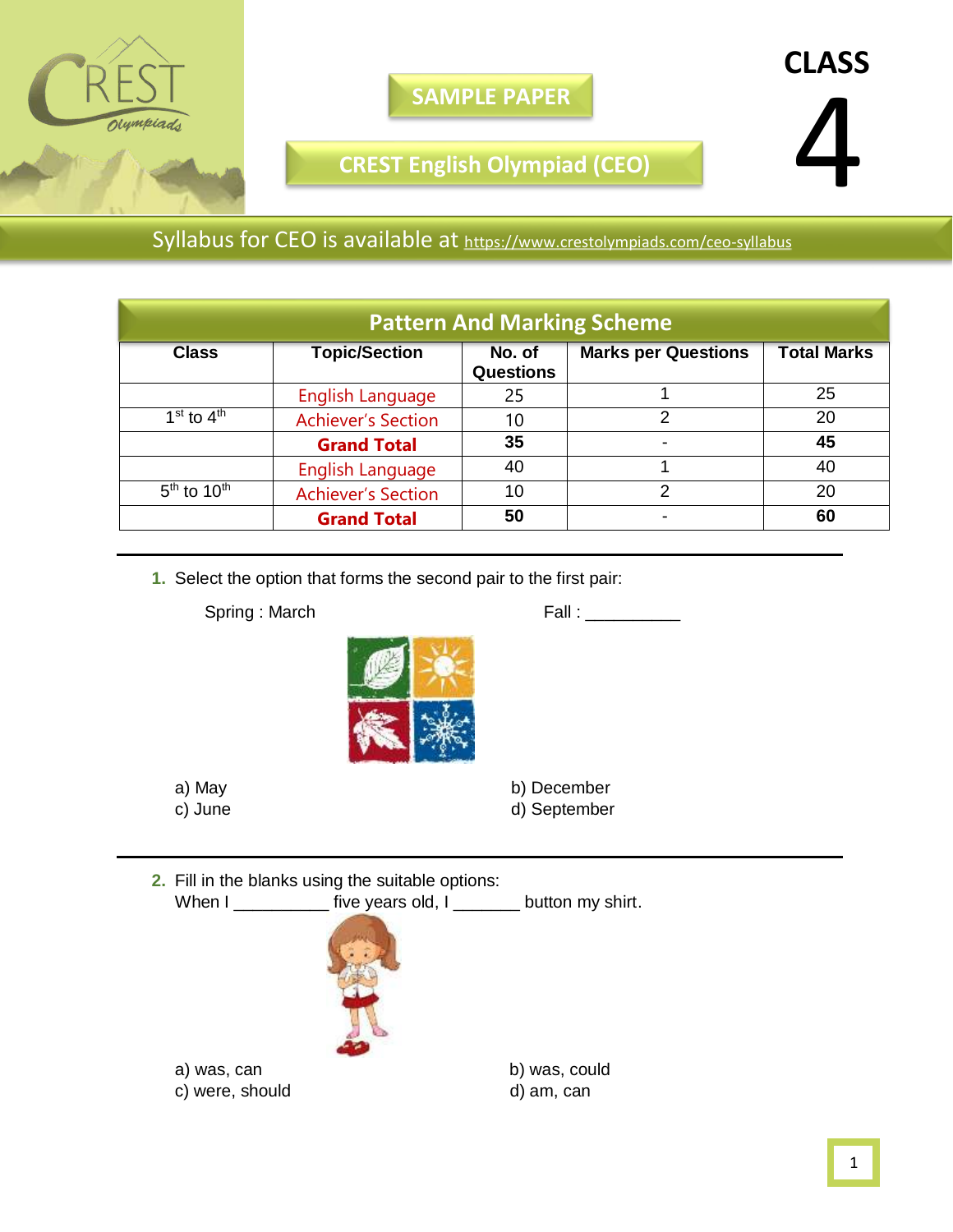- **3.** Fill in the blank using the correct spelling: Mr. Sunderan teaches Maths. He is a  $\_$ 
	- a) mathamatician b) mathematics

c) mathematician d) mathmatisian

**4.** Select the correct option that can replace the group of words:

Not occupied by human beings

a) unfriendly b) inhumane

c) unknown d) uninhabited

### CREST Olympiads – A digital initiative to enhance practical knowledge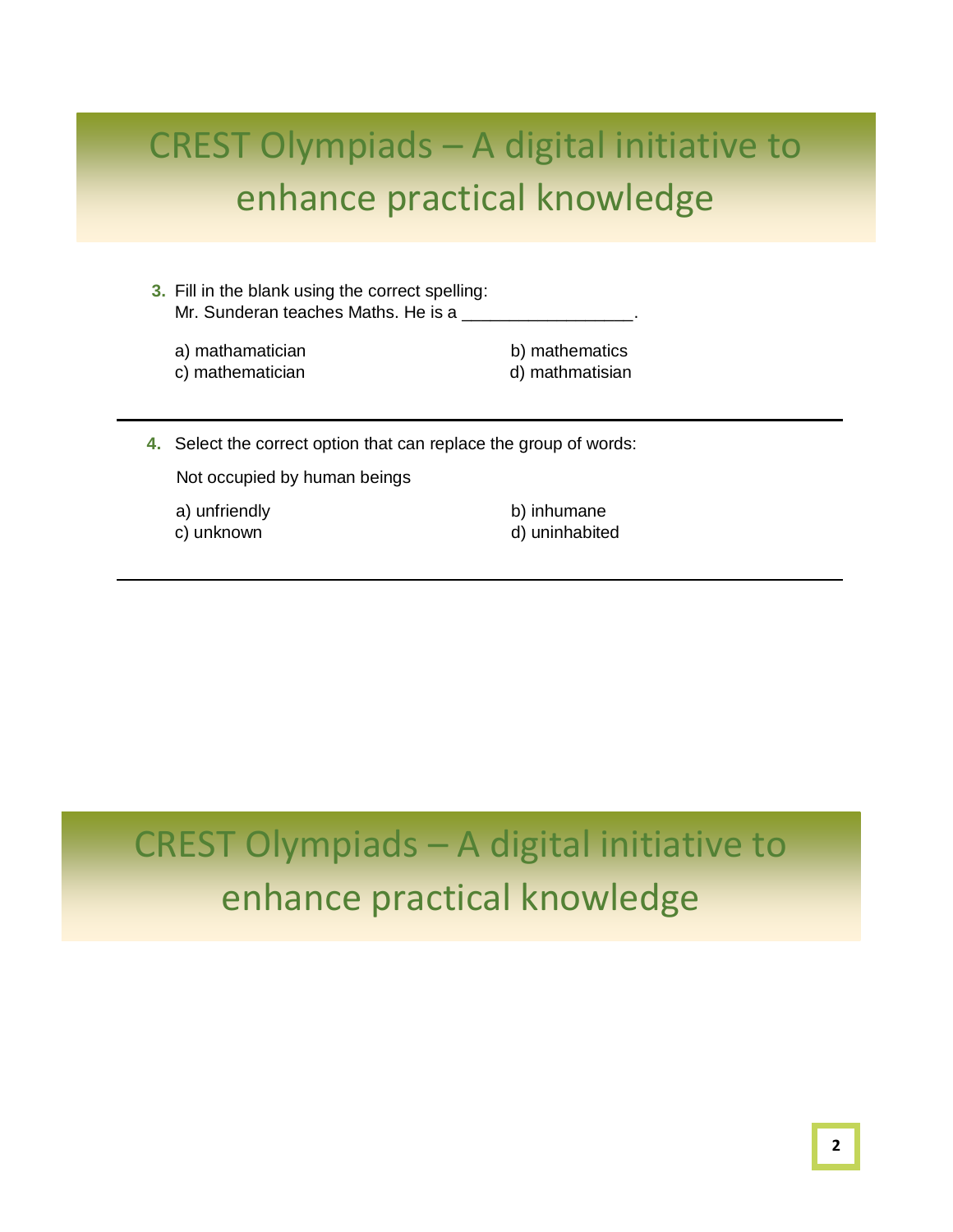FOR QUESTIONS 5 TO 6, USE THE IMAGE AND FILL IN THE BLANKS WITH SUITABLE OPTIONS:



A long time ago, there was a noble gentleman who after losing his tender wife got married to another. Her name was Sybil. Sybil was a very nasty woman and she had two daughters as horrible as she was.

The gentleman had a daughter as soft as breeze. He died and left her with Sybil in their big house. Life was very difficult for this little girl. Wearing old clothes, she did all the housework alone, and when she felt tired, she used to hide in a fireplace in the kitchen. There, she got so dark of the ash that she was called Cinderella.

One day, the prince invited all the noble families to a royal ballet in his castle to celebrate his birthday and to choose his future wife. Sybil and her daughters went there and left

Cinderella alone at home. She got very sad.

She was crying when a nice fairy came in to help her, and with her magic wand. She offered her a wonderful dress and lovely shoes made of crystal but she told her to come back home before midnight.

**5.** The text is a metal of  $\overline{\phantom{a}}$ .

a) notice b) letter

c) article d) fairy tale

**6.** Cinderella was Sybil's **and Contact Contact Contact Contact Contact Contact Contact Contact Contact Contact Contact Contact Contact Contact Contact Contact Contact Contact Contact Contact Contact Contact Contact Conta** 

- a) daughter b) niece
- 

c) step-daughter discussed and daughter d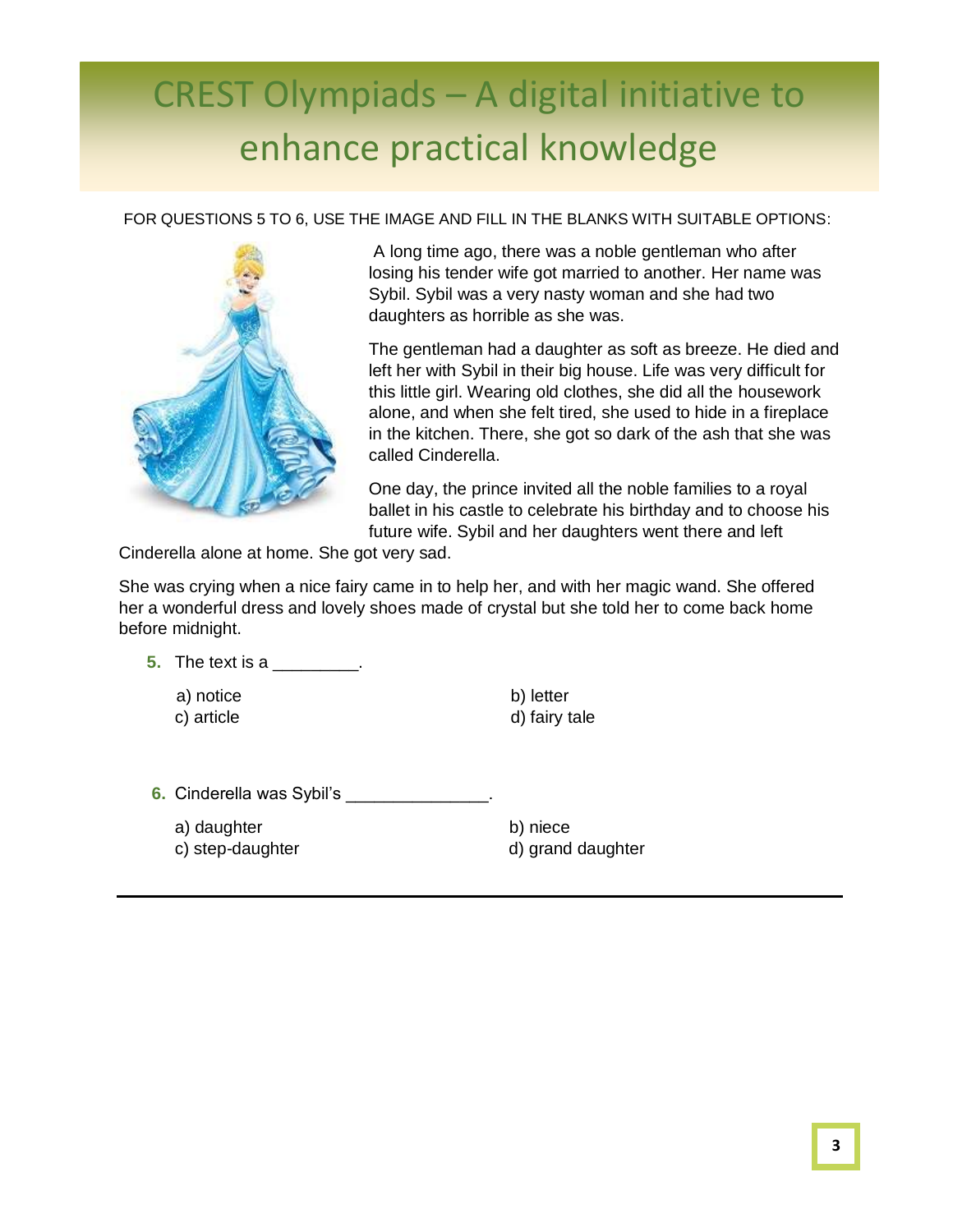**7**. Choose the correct verb form to fill in the blank:



| My son is very naughty. He | one my books.         |
|----------------------------|-----------------------|
| a) tears<br>c) tore        | b) teared<br>d) tored |

- **8**. Choose the odd one out:
	-
	-

a) Stop b) Wind up c) Cease d) Wipe

#### **Achiever's Section**

**9**. Fill in the blank with an appropriate word:

My parents **\_\_\_\_\_\_\_\_**, but they love each other and it shows.

a) dispute b) contradict c) oppose d) bicker